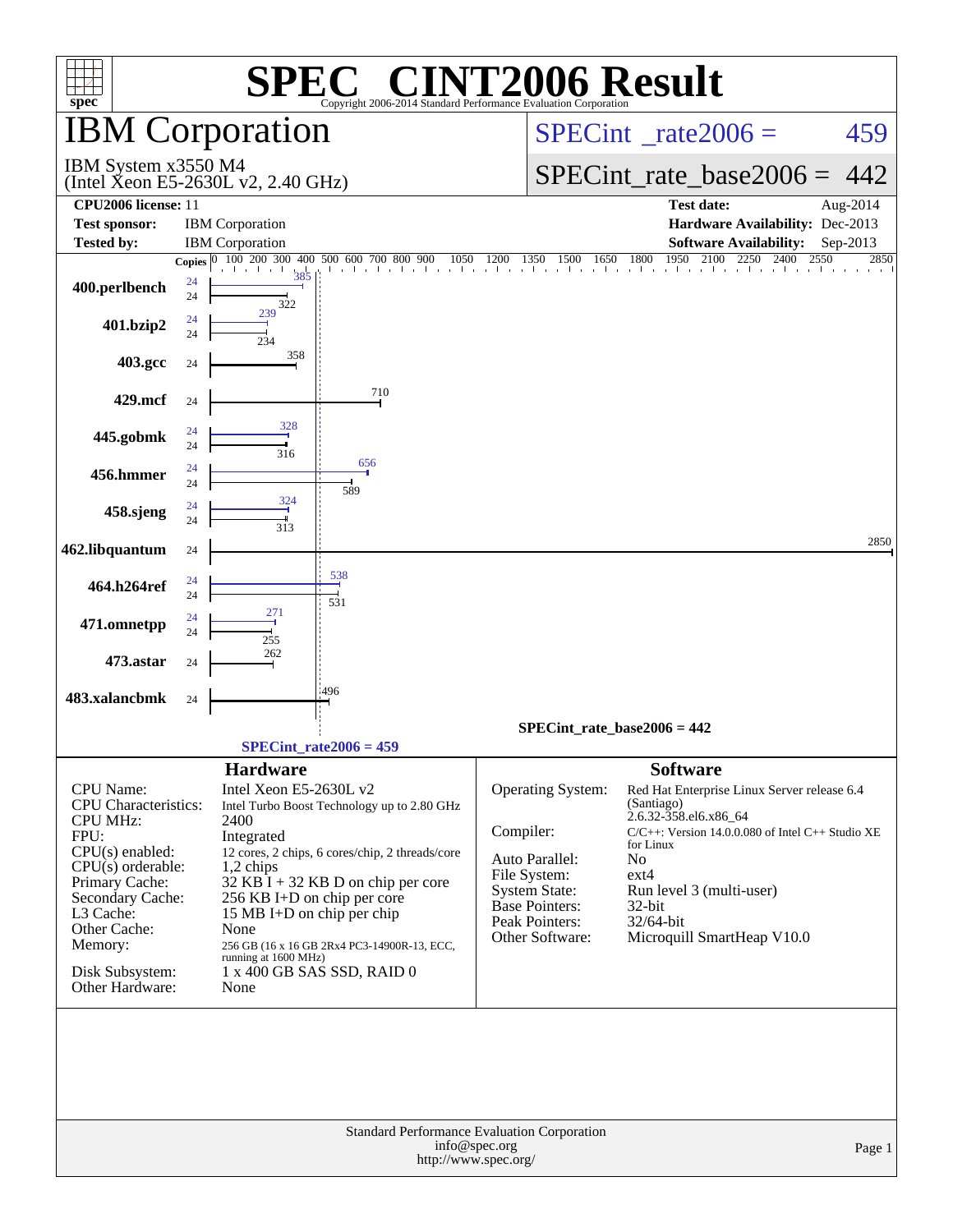

# IBM Corporation

# SPECint rate $2006 = 459$

#### IBM System x3550 M4

(Intel Xeon E5-2630L v2, 2.40 GHz)

[SPECint\\_rate\\_base2006 =](http://www.spec.org/auto/cpu2006/Docs/result-fields.html#SPECintratebase2006) 442

**[CPU2006 license:](http://www.spec.org/auto/cpu2006/Docs/result-fields.html#CPU2006license)** 11 **[Test date:](http://www.spec.org/auto/cpu2006/Docs/result-fields.html#Testdate)** Aug-2014 **[Test sponsor:](http://www.spec.org/auto/cpu2006/Docs/result-fields.html#Testsponsor)** IBM Corporation **[Hardware Availability:](http://www.spec.org/auto/cpu2006/Docs/result-fields.html#HardwareAvailability)** Dec-2013 **[Tested by:](http://www.spec.org/auto/cpu2006/Docs/result-fields.html#Testedby)** IBM Corporation **[Software Availability:](http://www.spec.org/auto/cpu2006/Docs/result-fields.html#SoftwareAvailability)** Sep-2013

#### **[Results Table](http://www.spec.org/auto/cpu2006/Docs/result-fields.html#ResultsTable)**

|                    | <b>Base</b>   |                |       |                                                                                                          |            |                |            | <b>Peak</b>   |                |              |                |              |                |              |
|--------------------|---------------|----------------|-------|----------------------------------------------------------------------------------------------------------|------------|----------------|------------|---------------|----------------|--------------|----------------|--------------|----------------|--------------|
| <b>Benchmark</b>   | <b>Copies</b> | <b>Seconds</b> | Ratio | <b>Seconds</b>                                                                                           | Ratio      | <b>Seconds</b> | Ratio      | <b>Copies</b> | <b>Seconds</b> | <b>Ratio</b> | <b>Seconds</b> | <b>Ratio</b> | <b>Seconds</b> | <b>Ratio</b> |
| 400.perlbench      | 24            | 729            | 322   | 732                                                                                                      | 320        | 729            | 322        | 24            | 606            | 387          | 608            | 385          | 610            | 385          |
| 401.bzip2          | 24            | 990            | 234   | 991                                                                                                      | 234        | 992            | 234        | 24            | 968            | 239          | 969            | 239          | 968            | 239          |
| $403.\mathrm{gcc}$ | 24            | 540            | 358   | 540                                                                                                      | 358        | 539            | 359        | 24            | 540            | 358          | 540            | 358          | 539            | 359          |
| $429$ .mcf         | 24            | 308            | 710   | 309                                                                                                      | 709        | 308            | <b>710</b> | 24            | 308            | 710          | 309            | 709          | 308            | <b>710</b>   |
| $445$ .gobmk       | 24            | 787            | 320   | 797                                                                                                      | <u>316</u> | 804            | 313        | 24            | 767            | 328          | 768            | <u>328</u>   | 774            | 325          |
| 456.hmmer          | 24            | 380            | 589   | 381                                                                                                      | 588        | 380            | 589l       | 24            | 339            | 660          | 341            | 656          | 342            | 654          |
| $458$ .sjeng       | 24            | 908            | 320   | 929                                                                                                      | 313        | 930            | 312l       | 24            | 891            | 326          | 896            | 324          | 899            | 323          |
| 462.libquantum     | 24            | 175            | 2850  | 175                                                                                                      | 2850       | 175            | 2850       | 24            | 175            | 2850         | 175            | 2850         | 175            | 2850         |
| 464.h264ref        | 24            | 1000           | 531   | 994                                                                                                      | 534        | 1000           | 531        | 24            | 985            | 539          | 986            | 538          | 987            | 538          |
| 471.omnetpp        | 24            | 590            | 254   | 589                                                                                                      | 255        | 589            | 255        | 24            | 554            | 271          | 555            | 270          | 554            | 271          |
| $473$ . astar      | 24            | 644            | 262   | 645                                                                                                      | 261        | 643            | 262l       | 24            | 644            | 262          | 645            | 261          | 643            | 262          |
| 483.xalancbmk      | 24            | 333            | 497   | 335                                                                                                      | 494        | 334            | 496        | 24            | 333            | 497          | 335            | 494          | 334            | <b>496</b>   |
|                    |               |                |       | Results appear in the order in which they were run. Bold underlined text indicates a median measurement. |            |                |            |               |                |              |                |              |                |              |

#### **[Submit Notes](http://www.spec.org/auto/cpu2006/Docs/result-fields.html#SubmitNotes)**

 The numactl mechanism was used to bind copies to processors. The config file option 'submit' was used to generate numactl commands to bind each copy to a specific processor. For details, please see the config file.

### **[Operating System Notes](http://www.spec.org/auto/cpu2006/Docs/result-fields.html#OperatingSystemNotes)**

 Stack size set to unlimited using "ulimit -s unlimited" Zone reclaim mode enabled with: echo 1 > /proc/sys/vm/zone\_reclaim\_mode Intel Idle Driver disabled with the following Linux kernel parameter in /etc/grub.conf: intel\_idle.max\_cstate=0

### **[Platform Notes](http://www.spec.org/auto/cpu2006/Docs/result-fields.html#PlatformNotes)**

 BIOS setting: Operating Mode set to Maximum Performance Sysinfo program /home/SPECcpu-20140116-ic14.0/config/sysinfo.rev6818 \$Rev: 6818 \$ \$Date:: 2012-07-17 #\$ e86d102572650a6e4d596a3cee98f191 running on x3550M4 Tue Aug 26 12:33:38 2014

 This section contains SUT (System Under Test) info as seen by some common utilities. To remove or add to this section, see: <http://www.spec.org/cpu2006/Docs/config.html#sysinfo>

 From /proc/cpuinfo model name : Intel(R) Xeon(R) CPU E5-2630L v2 @ 2.40GHz 2 "physical id"s (chips) Continued on next page

> Standard Performance Evaluation Corporation [info@spec.org](mailto:info@spec.org) <http://www.spec.org/>

Page 2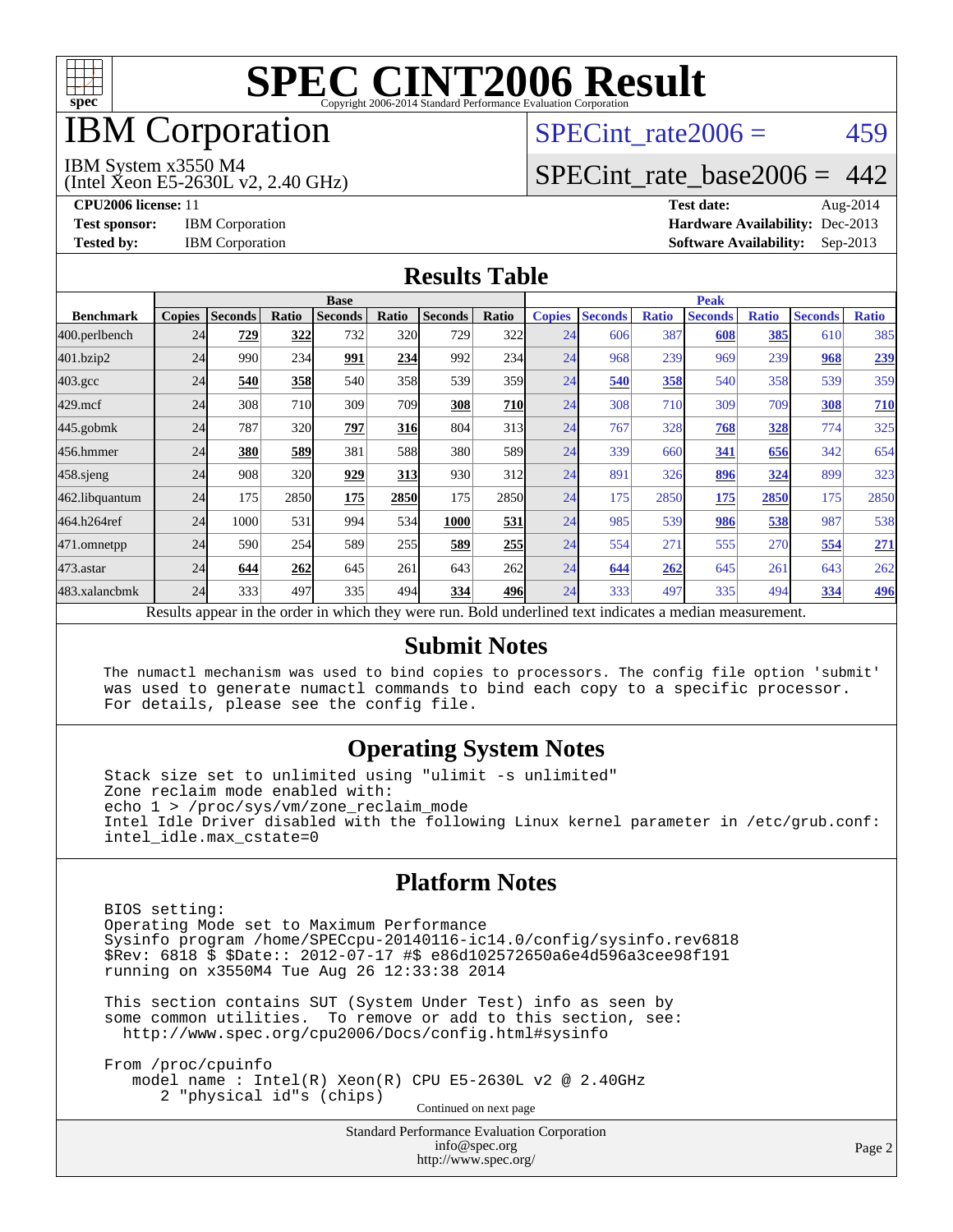

**IBM** Corporation

SPECint rate $2006 = 459$ 

(Intel Xeon E5-2630L v2, 2.40 GHz) IBM System x3550 M4

[SPECint\\_rate\\_base2006 =](http://www.spec.org/auto/cpu2006/Docs/result-fields.html#SPECintratebase2006)  $442$ 

**[CPU2006 license:](http://www.spec.org/auto/cpu2006/Docs/result-fields.html#CPU2006license)** 11 **[Test date:](http://www.spec.org/auto/cpu2006/Docs/result-fields.html#Testdate)** Aug-2014 **[Test sponsor:](http://www.spec.org/auto/cpu2006/Docs/result-fields.html#Testsponsor)** IBM Corporation **[Hardware Availability:](http://www.spec.org/auto/cpu2006/Docs/result-fields.html#HardwareAvailability)** Dec-2013 **[Tested by:](http://www.spec.org/auto/cpu2006/Docs/result-fields.html#Testedby)** IBM Corporation **[Software Availability:](http://www.spec.org/auto/cpu2006/Docs/result-fields.html#SoftwareAvailability)** Sep-2013

#### **[Platform Notes \(Continued\)](http://www.spec.org/auto/cpu2006/Docs/result-fields.html#PlatformNotes)**

 24 "processors" cores, siblings (Caution: counting these is hw and system dependent. The following excerpts from /proc/cpuinfo might not be reliable. Use with caution.) cpu cores : 6 siblings : 12 physical 0: cores 0 1 2 3 4 5 physical 1: cores 0 1 2 3 4 5 cache size : 15360 KB From /proc/meminfo MemTotal: 264464528 kB HugePages\_Total: 0<br>Hugepagesize: 2048 kB Hugepagesize: /usr/bin/lsb\_release -d Red Hat Enterprise Linux Server release 6.4 (Santiago) From /etc/\*release\* /etc/\*version\* redhat-release: Red Hat Enterprise Linux Server release 6.4 (Santiago) system-release: Red Hat Enterprise Linux Server release 6.4 (Santiago) system-release-cpe: cpe:/o:redhat:enterprise\_linux:6server:ga:server uname -a: Linux x3550M4 2.6.32-358.18.1.el6.x86\_64 #1 SMP Fri Aug 2 17:04:38 EDT 2013 x86\_64 x86\_64 x86\_64 GNU/Linux run-level 3 Aug 25 14:58 SPEC is set to: /home/SPECcpu-20140116-ic14.0 Filesystem Type Size Used Avail Use% Mounted on /dev/mapper/vg\_x3550m4-lv\_home ext4 312G 208G 89G 71% /home Additional information from dmidecode: BIOS IBM -[D7E139YUS-1.70]- 05/13/2014 Memory: 8x Not Specified Not Specified 16x Samsung M393B2G70QH0-CMA 16 GB 1600 MHz 2 rank (End of data from sysinfo program) **[General Notes](http://www.spec.org/auto/cpu2006/Docs/result-fields.html#GeneralNotes)** Environment variables set by runspec before the start of the run: LD\_LIBRARY\_PATH = "/home/SPECcpu-20140116-ic14.0/libs/32:/home/SPECcpu-20140116-ic14.0/libs/64:/home/SPECcpu-20140116-ic14.0/sh" Binaries compiled on a system with 1x Core i7-860 CPU + 8GB memory using RedHat EL 6.4

 Transparent Huge Pages enabled with: echo always > /sys/kernel/mm/redhat\_transparent\_hugepage/enabled Continued on next page

> Standard Performance Evaluation Corporation [info@spec.org](mailto:info@spec.org) <http://www.spec.org/>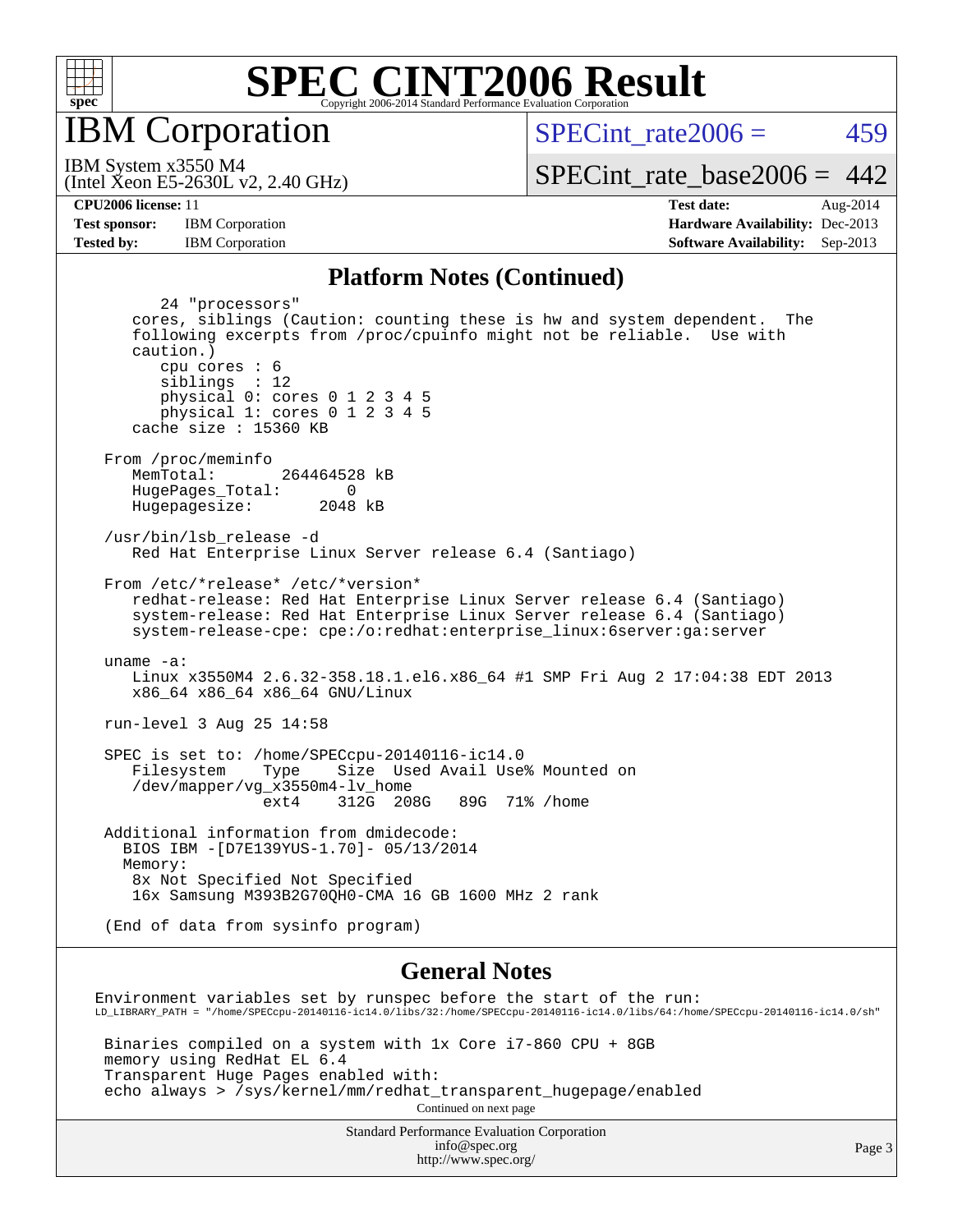

IBM Corporation

SPECint rate $2006 = 459$ 

(Intel Xeon E5-2630L v2, 2.40 GHz) IBM System x3550 M4

[SPECint\\_rate\\_base2006 =](http://www.spec.org/auto/cpu2006/Docs/result-fields.html#SPECintratebase2006) 442

**[Test sponsor:](http://www.spec.org/auto/cpu2006/Docs/result-fields.html#Testsponsor)** IBM Corporation **[Hardware Availability:](http://www.spec.org/auto/cpu2006/Docs/result-fields.html#HardwareAvailability)** Dec-2013

**[CPU2006 license:](http://www.spec.org/auto/cpu2006/Docs/result-fields.html#CPU2006license)** 11 **[Test date:](http://www.spec.org/auto/cpu2006/Docs/result-fields.html#Testdate)** Aug-2014 **[Tested by:](http://www.spec.org/auto/cpu2006/Docs/result-fields.html#Testedby)** IBM Corporation **[Software Availability:](http://www.spec.org/auto/cpu2006/Docs/result-fields.html#SoftwareAvailability)** Sep-2013

#### **[General Notes \(Continued\)](http://www.spec.org/auto/cpu2006/Docs/result-fields.html#GeneralNotes)**

 Filesystem page cache cleared with: echo 1> /proc/sys/vm/drop\_caches runspec command invoked through numactl i.e.: numactl --interleave=all runspec <etc>

### **[Base Compiler Invocation](http://www.spec.org/auto/cpu2006/Docs/result-fields.html#BaseCompilerInvocation)**

[C benchmarks](http://www.spec.org/auto/cpu2006/Docs/result-fields.html#Cbenchmarks): [icc -m32](http://www.spec.org/cpu2006/results/res2014q3/cpu2006-20140902-31159.flags.html#user_CCbase_intel_icc_5ff4a39e364c98233615fdd38438c6f2)

[C++ benchmarks:](http://www.spec.org/auto/cpu2006/Docs/result-fields.html#CXXbenchmarks) [icpc -m32](http://www.spec.org/cpu2006/results/res2014q3/cpu2006-20140902-31159.flags.html#user_CXXbase_intel_icpc_4e5a5ef1a53fd332b3c49e69c3330699)

### **[Base Portability Flags](http://www.spec.org/auto/cpu2006/Docs/result-fields.html#BasePortabilityFlags)**

 400.perlbench: [-DSPEC\\_CPU\\_LINUX\\_IA32](http://www.spec.org/cpu2006/results/res2014q3/cpu2006-20140902-31159.flags.html#b400.perlbench_baseCPORTABILITY_DSPEC_CPU_LINUX_IA32) 462.libquantum: [-DSPEC\\_CPU\\_LINUX](http://www.spec.org/cpu2006/results/res2014q3/cpu2006-20140902-31159.flags.html#b462.libquantum_baseCPORTABILITY_DSPEC_CPU_LINUX) 483.xalancbmk: [-DSPEC\\_CPU\\_LINUX](http://www.spec.org/cpu2006/results/res2014q3/cpu2006-20140902-31159.flags.html#b483.xalancbmk_baseCXXPORTABILITY_DSPEC_CPU_LINUX)

## **[Base Optimization Flags](http://www.spec.org/auto/cpu2006/Docs/result-fields.html#BaseOptimizationFlags)**

[C benchmarks](http://www.spec.org/auto/cpu2006/Docs/result-fields.html#Cbenchmarks):

[-xSSE4.2](http://www.spec.org/cpu2006/results/res2014q3/cpu2006-20140902-31159.flags.html#user_CCbase_f-xSSE42_f91528193cf0b216347adb8b939d4107) [-ipo](http://www.spec.org/cpu2006/results/res2014q3/cpu2006-20140902-31159.flags.html#user_CCbase_f-ipo) [-O3](http://www.spec.org/cpu2006/results/res2014q3/cpu2006-20140902-31159.flags.html#user_CCbase_f-O3) [-no-prec-div](http://www.spec.org/cpu2006/results/res2014q3/cpu2006-20140902-31159.flags.html#user_CCbase_f-no-prec-div) [-opt-prefetch](http://www.spec.org/cpu2006/results/res2014q3/cpu2006-20140902-31159.flags.html#user_CCbase_f-opt-prefetch) [-opt-mem-layout-trans=3](http://www.spec.org/cpu2006/results/res2014q3/cpu2006-20140902-31159.flags.html#user_CCbase_f-opt-mem-layout-trans_a7b82ad4bd7abf52556d4961a2ae94d5)

[C++ benchmarks:](http://www.spec.org/auto/cpu2006/Docs/result-fields.html#CXXbenchmarks)

[-xSSE4.2](http://www.spec.org/cpu2006/results/res2014q3/cpu2006-20140902-31159.flags.html#user_CXXbase_f-xSSE42_f91528193cf0b216347adb8b939d4107) [-ipo](http://www.spec.org/cpu2006/results/res2014q3/cpu2006-20140902-31159.flags.html#user_CXXbase_f-ipo) [-O3](http://www.spec.org/cpu2006/results/res2014q3/cpu2006-20140902-31159.flags.html#user_CXXbase_f-O3) [-no-prec-div](http://www.spec.org/cpu2006/results/res2014q3/cpu2006-20140902-31159.flags.html#user_CXXbase_f-no-prec-div) [-opt-prefetch](http://www.spec.org/cpu2006/results/res2014q3/cpu2006-20140902-31159.flags.html#user_CXXbase_f-opt-prefetch) [-opt-mem-layout-trans=3](http://www.spec.org/cpu2006/results/res2014q3/cpu2006-20140902-31159.flags.html#user_CXXbase_f-opt-mem-layout-trans_a7b82ad4bd7abf52556d4961a2ae94d5) [-Wl,-z,muldefs](http://www.spec.org/cpu2006/results/res2014q3/cpu2006-20140902-31159.flags.html#user_CXXbase_link_force_multiple1_74079c344b956b9658436fd1b6dd3a8a) [-L/sh -lsmartheap](http://www.spec.org/cpu2006/results/res2014q3/cpu2006-20140902-31159.flags.html#user_CXXbase_SmartHeap_32f6c82aa1ed9c52345d30cf6e4a0499)

### **[Base Other Flags](http://www.spec.org/auto/cpu2006/Docs/result-fields.html#BaseOtherFlags)**

[C benchmarks](http://www.spec.org/auto/cpu2006/Docs/result-fields.html#Cbenchmarks):

403.gcc: [-Dalloca=\\_alloca](http://www.spec.org/cpu2006/results/res2014q3/cpu2006-20140902-31159.flags.html#b403.gcc_baseEXTRA_CFLAGS_Dalloca_be3056838c12de2578596ca5467af7f3)

## **[Peak Compiler Invocation](http://www.spec.org/auto/cpu2006/Docs/result-fields.html#PeakCompilerInvocation)**

[C benchmarks \(except as noted below\)](http://www.spec.org/auto/cpu2006/Docs/result-fields.html#Cbenchmarksexceptasnotedbelow): [icc -m32](http://www.spec.org/cpu2006/results/res2014q3/cpu2006-20140902-31159.flags.html#user_CCpeak_intel_icc_5ff4a39e364c98233615fdd38438c6f2)

400.perlbench: [icc -m64](http://www.spec.org/cpu2006/results/res2014q3/cpu2006-20140902-31159.flags.html#user_peakCCLD400_perlbench_intel_icc_64bit_bda6cc9af1fdbb0edc3795bac97ada53)

Continued on next page

Standard Performance Evaluation Corporation [info@spec.org](mailto:info@spec.org) <http://www.spec.org/>

Page 4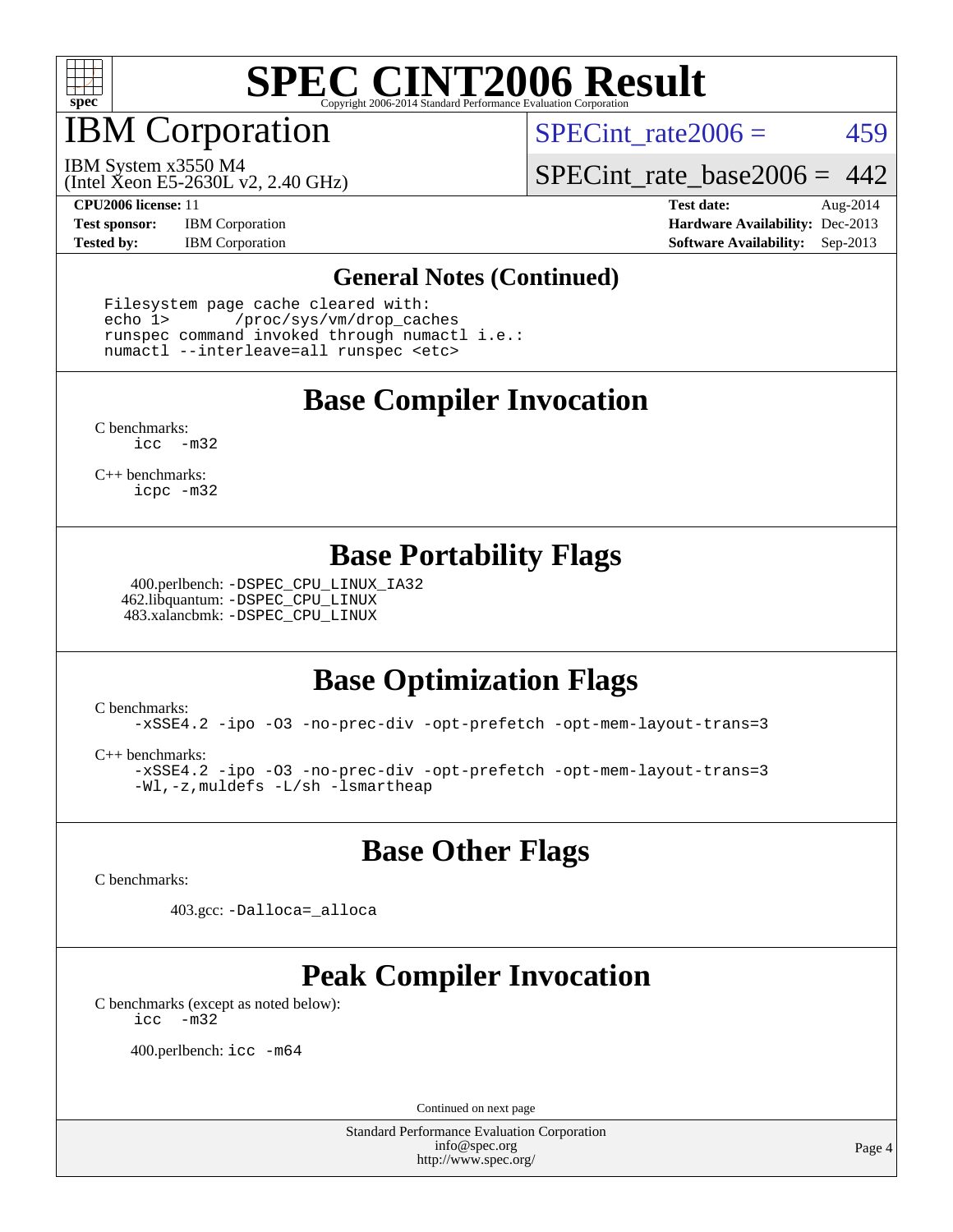

IBM Corporation

SPECint rate $2006 = 459$ 

SPECint rate base  $2006 = 442$ 

(Intel Xeon E5-2630L v2, 2.40 GHz)

IBM System x3550 M4

**[Test sponsor:](http://www.spec.org/auto/cpu2006/Docs/result-fields.html#Testsponsor)** IBM Corporation **[Hardware Availability:](http://www.spec.org/auto/cpu2006/Docs/result-fields.html#HardwareAvailability)** Dec-2013

**[CPU2006 license:](http://www.spec.org/auto/cpu2006/Docs/result-fields.html#CPU2006license)** 11 **[Test date:](http://www.spec.org/auto/cpu2006/Docs/result-fields.html#Testdate)** Aug-2014 **[Tested by:](http://www.spec.org/auto/cpu2006/Docs/result-fields.html#Testedby)** IBM Corporation **[Software Availability:](http://www.spec.org/auto/cpu2006/Docs/result-fields.html#SoftwareAvailability)** Sep-2013

## **[Peak Compiler Invocation \(Continued\)](http://www.spec.org/auto/cpu2006/Docs/result-fields.html#PeakCompilerInvocation)**

401.bzip2: [icc -m64](http://www.spec.org/cpu2006/results/res2014q3/cpu2006-20140902-31159.flags.html#user_peakCCLD401_bzip2_intel_icc_64bit_bda6cc9af1fdbb0edc3795bac97ada53)

456.hmmer: [icc -m64](http://www.spec.org/cpu2006/results/res2014q3/cpu2006-20140902-31159.flags.html#user_peakCCLD456_hmmer_intel_icc_64bit_bda6cc9af1fdbb0edc3795bac97ada53)

 $458 \text{.}$ sjeng: icc  $-\text{m64}$ 

[C++ benchmarks:](http://www.spec.org/auto/cpu2006/Docs/result-fields.html#CXXbenchmarks)

[icpc -m32](http://www.spec.org/cpu2006/results/res2014q3/cpu2006-20140902-31159.flags.html#user_CXXpeak_intel_icpc_4e5a5ef1a53fd332b3c49e69c3330699)

**[Peak Portability Flags](http://www.spec.org/auto/cpu2006/Docs/result-fields.html#PeakPortabilityFlags)**

 400.perlbench: [-DSPEC\\_CPU\\_LP64](http://www.spec.org/cpu2006/results/res2014q3/cpu2006-20140902-31159.flags.html#b400.perlbench_peakCPORTABILITY_DSPEC_CPU_LP64) [-DSPEC\\_CPU\\_LINUX\\_X64](http://www.spec.org/cpu2006/results/res2014q3/cpu2006-20140902-31159.flags.html#b400.perlbench_peakCPORTABILITY_DSPEC_CPU_LINUX_X64) 401.bzip2: [-DSPEC\\_CPU\\_LP64](http://www.spec.org/cpu2006/results/res2014q3/cpu2006-20140902-31159.flags.html#suite_peakCPORTABILITY401_bzip2_DSPEC_CPU_LP64) 456.hmmer: [-DSPEC\\_CPU\\_LP64](http://www.spec.org/cpu2006/results/res2014q3/cpu2006-20140902-31159.flags.html#suite_peakCPORTABILITY456_hmmer_DSPEC_CPU_LP64) 458.sjeng: [-DSPEC\\_CPU\\_LP64](http://www.spec.org/cpu2006/results/res2014q3/cpu2006-20140902-31159.flags.html#suite_peakCPORTABILITY458_sjeng_DSPEC_CPU_LP64) 462.libquantum: [-DSPEC\\_CPU\\_LINUX](http://www.spec.org/cpu2006/results/res2014q3/cpu2006-20140902-31159.flags.html#b462.libquantum_peakCPORTABILITY_DSPEC_CPU_LINUX) 483.xalancbmk: [-DSPEC\\_CPU\\_LINUX](http://www.spec.org/cpu2006/results/res2014q3/cpu2006-20140902-31159.flags.html#b483.xalancbmk_peakCXXPORTABILITY_DSPEC_CPU_LINUX)

## **[Peak Optimization Flags](http://www.spec.org/auto/cpu2006/Docs/result-fields.html#PeakOptimizationFlags)**

[C benchmarks](http://www.spec.org/auto/cpu2006/Docs/result-fields.html#Cbenchmarks):

 400.perlbench: [-xSSE4.2](http://www.spec.org/cpu2006/results/res2014q3/cpu2006-20140902-31159.flags.html#user_peakPASS2_CFLAGSPASS2_LDCFLAGS400_perlbench_f-xSSE42_f91528193cf0b216347adb8b939d4107)(pass 2) [-prof-gen](http://www.spec.org/cpu2006/results/res2014q3/cpu2006-20140902-31159.flags.html#user_peakPASS1_CFLAGSPASS1_LDCFLAGS400_perlbench_prof_gen_e43856698f6ca7b7e442dfd80e94a8fc)(pass 1) [-ipo](http://www.spec.org/cpu2006/results/res2014q3/cpu2006-20140902-31159.flags.html#user_peakPASS2_CFLAGSPASS2_LDCFLAGS400_perlbench_f-ipo)(pass 2) [-O3](http://www.spec.org/cpu2006/results/res2014q3/cpu2006-20140902-31159.flags.html#user_peakPASS2_CFLAGSPASS2_LDCFLAGS400_perlbench_f-O3)(pass 2) [-no-prec-div](http://www.spec.org/cpu2006/results/res2014q3/cpu2006-20140902-31159.flags.html#user_peakPASS2_CFLAGSPASS2_LDCFLAGS400_perlbench_f-no-prec-div)(pass 2) [-prof-use](http://www.spec.org/cpu2006/results/res2014q3/cpu2006-20140902-31159.flags.html#user_peakPASS2_CFLAGSPASS2_LDCFLAGS400_perlbench_prof_use_bccf7792157ff70d64e32fe3e1250b55)(pass 2) [-auto-ilp32](http://www.spec.org/cpu2006/results/res2014q3/cpu2006-20140902-31159.flags.html#user_peakCOPTIMIZE400_perlbench_f-auto-ilp32) 401.bzip2: [-xSSE4.2](http://www.spec.org/cpu2006/results/res2014q3/cpu2006-20140902-31159.flags.html#user_peakPASS2_CFLAGSPASS2_LDCFLAGS401_bzip2_f-xSSE42_f91528193cf0b216347adb8b939d4107)(pass 2) [-prof-gen](http://www.spec.org/cpu2006/results/res2014q3/cpu2006-20140902-31159.flags.html#user_peakPASS1_CFLAGSPASS1_LDCFLAGS401_bzip2_prof_gen_e43856698f6ca7b7e442dfd80e94a8fc)(pass 1) [-ipo](http://www.spec.org/cpu2006/results/res2014q3/cpu2006-20140902-31159.flags.html#user_peakPASS2_CFLAGSPASS2_LDCFLAGS401_bzip2_f-ipo)(pass 2) [-O3](http://www.spec.org/cpu2006/results/res2014q3/cpu2006-20140902-31159.flags.html#user_peakPASS2_CFLAGSPASS2_LDCFLAGS401_bzip2_f-O3)(pass 2) [-no-prec-div](http://www.spec.org/cpu2006/results/res2014q3/cpu2006-20140902-31159.flags.html#user_peakPASS2_CFLAGSPASS2_LDCFLAGS401_bzip2_f-no-prec-div)(pass 2) [-prof-use](http://www.spec.org/cpu2006/results/res2014q3/cpu2006-20140902-31159.flags.html#user_peakPASS2_CFLAGSPASS2_LDCFLAGS401_bzip2_prof_use_bccf7792157ff70d64e32fe3e1250b55)(pass 2) [-opt-prefetch](http://www.spec.org/cpu2006/results/res2014q3/cpu2006-20140902-31159.flags.html#user_peakCOPTIMIZE401_bzip2_f-opt-prefetch) [-auto-ilp32](http://www.spec.org/cpu2006/results/res2014q3/cpu2006-20140902-31159.flags.html#user_peakCOPTIMIZE401_bzip2_f-auto-ilp32) [-ansi-alias](http://www.spec.org/cpu2006/results/res2014q3/cpu2006-20140902-31159.flags.html#user_peakCOPTIMIZE401_bzip2_f-ansi-alias)  $403.\text{gcc: basepeak}$  = yes  $429$ .mcf: basepeak = yes 445.gobmk: [-xSSE4.2](http://www.spec.org/cpu2006/results/res2014q3/cpu2006-20140902-31159.flags.html#user_peakPASS2_CFLAGSPASS2_LDCFLAGS445_gobmk_f-xSSE42_f91528193cf0b216347adb8b939d4107)(pass 2) [-prof-gen](http://www.spec.org/cpu2006/results/res2014q3/cpu2006-20140902-31159.flags.html#user_peakPASS1_CFLAGSPASS1_LDCFLAGS445_gobmk_prof_gen_e43856698f6ca7b7e442dfd80e94a8fc)(pass 1) [-prof-use](http://www.spec.org/cpu2006/results/res2014q3/cpu2006-20140902-31159.flags.html#user_peakPASS2_CFLAGSPASS2_LDCFLAGS445_gobmk_prof_use_bccf7792157ff70d64e32fe3e1250b55)(pass 2) [-ansi-alias](http://www.spec.org/cpu2006/results/res2014q3/cpu2006-20140902-31159.flags.html#user_peakCOPTIMIZE445_gobmk_f-ansi-alias) [-opt-mem-layout-trans=3](http://www.spec.org/cpu2006/results/res2014q3/cpu2006-20140902-31159.flags.html#user_peakCOPTIMIZE445_gobmk_f-opt-mem-layout-trans_a7b82ad4bd7abf52556d4961a2ae94d5) 456.hmmer: [-xSSE4.2](http://www.spec.org/cpu2006/results/res2014q3/cpu2006-20140902-31159.flags.html#user_peakCOPTIMIZE456_hmmer_f-xSSE42_f91528193cf0b216347adb8b939d4107) [-ipo](http://www.spec.org/cpu2006/results/res2014q3/cpu2006-20140902-31159.flags.html#user_peakCOPTIMIZE456_hmmer_f-ipo) [-O3](http://www.spec.org/cpu2006/results/res2014q3/cpu2006-20140902-31159.flags.html#user_peakCOPTIMIZE456_hmmer_f-O3) [-no-prec-div](http://www.spec.org/cpu2006/results/res2014q3/cpu2006-20140902-31159.flags.html#user_peakCOPTIMIZE456_hmmer_f-no-prec-div) [-unroll2](http://www.spec.org/cpu2006/results/res2014q3/cpu2006-20140902-31159.flags.html#user_peakCOPTIMIZE456_hmmer_f-unroll_784dae83bebfb236979b41d2422d7ec2) [-auto-ilp32](http://www.spec.org/cpu2006/results/res2014q3/cpu2006-20140902-31159.flags.html#user_peakCOPTIMIZE456_hmmer_f-auto-ilp32) 458.sjeng: [-xSSE4.2](http://www.spec.org/cpu2006/results/res2014q3/cpu2006-20140902-31159.flags.html#user_peakPASS2_CFLAGSPASS2_LDCFLAGS458_sjeng_f-xSSE42_f91528193cf0b216347adb8b939d4107)(pass 2) [-prof-gen](http://www.spec.org/cpu2006/results/res2014q3/cpu2006-20140902-31159.flags.html#user_peakPASS1_CFLAGSPASS1_LDCFLAGS458_sjeng_prof_gen_e43856698f6ca7b7e442dfd80e94a8fc)(pass 1) [-ipo](http://www.spec.org/cpu2006/results/res2014q3/cpu2006-20140902-31159.flags.html#user_peakPASS2_CFLAGSPASS2_LDCFLAGS458_sjeng_f-ipo)(pass 2) [-O3](http://www.spec.org/cpu2006/results/res2014q3/cpu2006-20140902-31159.flags.html#user_peakPASS2_CFLAGSPASS2_LDCFLAGS458_sjeng_f-O3)(pass 2) [-no-prec-div](http://www.spec.org/cpu2006/results/res2014q3/cpu2006-20140902-31159.flags.html#user_peakPASS2_CFLAGSPASS2_LDCFLAGS458_sjeng_f-no-prec-div)(pass 2) [-prof-use](http://www.spec.org/cpu2006/results/res2014q3/cpu2006-20140902-31159.flags.html#user_peakPASS2_CFLAGSPASS2_LDCFLAGS458_sjeng_prof_use_bccf7792157ff70d64e32fe3e1250b55)(pass 2) [-unroll4](http://www.spec.org/cpu2006/results/res2014q3/cpu2006-20140902-31159.flags.html#user_peakCOPTIMIZE458_sjeng_f-unroll_4e5e4ed65b7fd20bdcd365bec371b81f) [-auto-ilp32](http://www.spec.org/cpu2006/results/res2014q3/cpu2006-20140902-31159.flags.html#user_peakCOPTIMIZE458_sjeng_f-auto-ilp32) 462.libquantum: basepeak = yes

Continued on next page

Standard Performance Evaluation Corporation [info@spec.org](mailto:info@spec.org) <http://www.spec.org/>